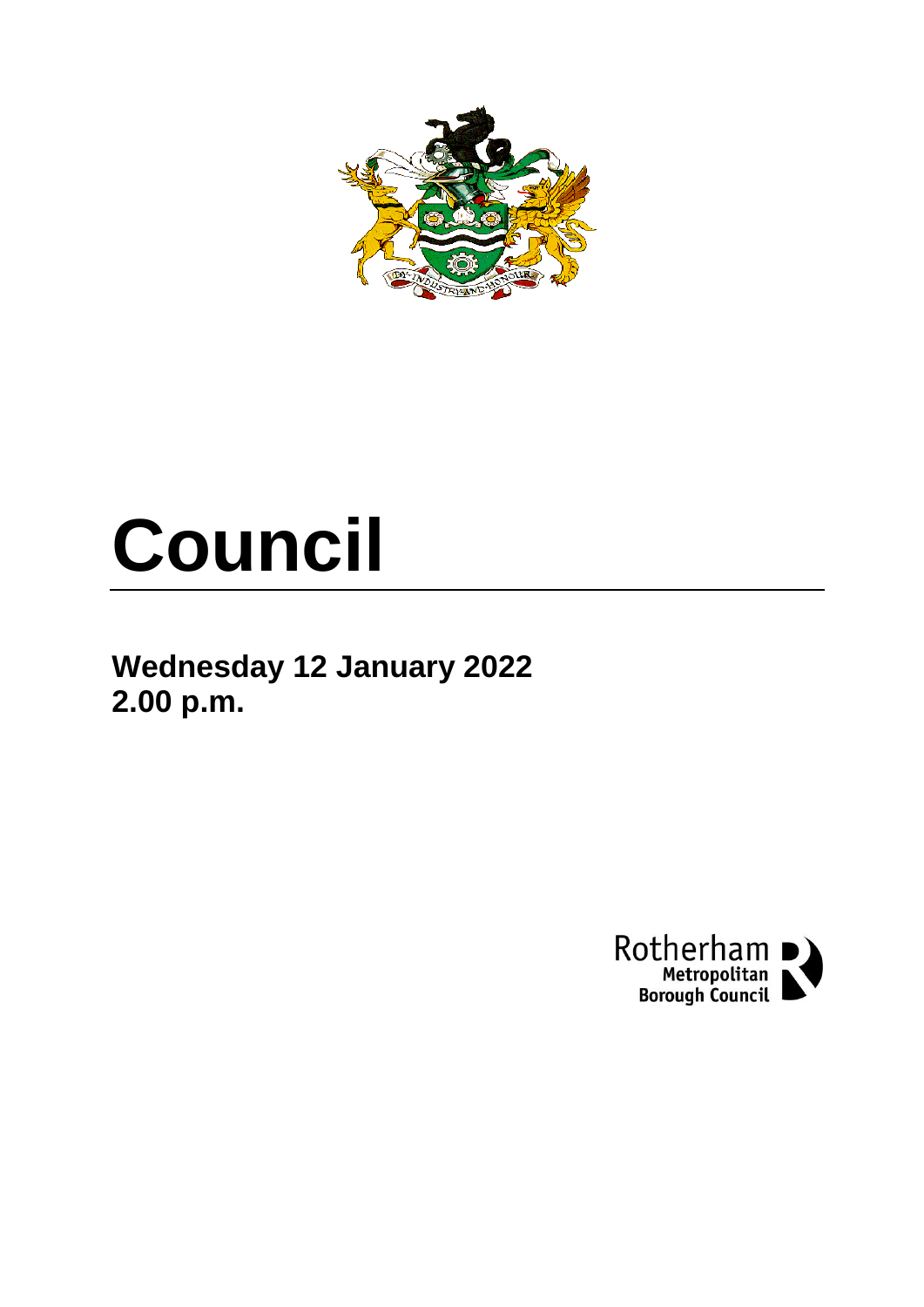## **WELCOME TO TODAY'S MEETING**

## **GUIDANCE FOR THE PUBLIC**

The Council is composed of 59 Councillors, who are democratically accountable to the residents of their ward.

The Council Meeting is chaired by the Mayor, who will ensure that its business can be carried out efficiently and with regard to respecting the rights and responsibilities of Councillors and the interests of the community.The Mayor is the Borough's first citizen and is treated with respect by the whole Council, as should visitors and member of the public.

All Councillors meet together as the Council. Here Councillors decide the Council's overall policies and set the budget each year. The Council appoints its Leader, Mayor and Deputy Mayor and at its Annual Meeting will appoint Councillors to serve on its committees.

Copies of the agenda and reports are available on the Council's website at [www.rotherham.gov.uk.](http://www.rotherham.gov.uk/) You may not be allowed to see some reports because they contain private information and these will be marked accordingly on the agenda.

Members of the public have the right to ask questions or submit petitions to Council meetings. A member of the public may ask one general question in person which must be received in writing to the Chief Executive by 10.00 a.m. on the Friday preceding a Council meeting on the following Wednesday and must not exceed sixty words in length. Questions can be emailed to [governance@rotherham.gov.uk](mailto:governance@rotherham.gov.uk)

Council meetings are recorded and streamed live or subsequently uploaded to the Council's website. At the start of the meeting the Mayor will confirm if the meeting is being filmed. You would need to confirm your wish not to be filmed to Democratic Services. Recording of the meeting by members of the public is also allowed.

Council meetings are open to the public, but occasionally the Council may have to discuss an item in private. If this occurs you will be asked to leave.

## **FACILITIES**

There are public toilets, one of which is designated disabled with full wheelchair access, with full lift access to all floors. Induction loop facilities are also available in the Council Chamber, John Smith Room and Committee Rooms 1 and 2.

Access for people with mobility difficulties can be obtained via the ramp at the main entrance to the Town Hall.

If you have any queries on this agenda, please contact:-

Contact:- Emma Hill, Acting Head of Democratic Services [governance@rotherham.gov.uk](mailto:governance@rotherham.gov.uk)

Date of Publication:- **4**

**th January, 2022**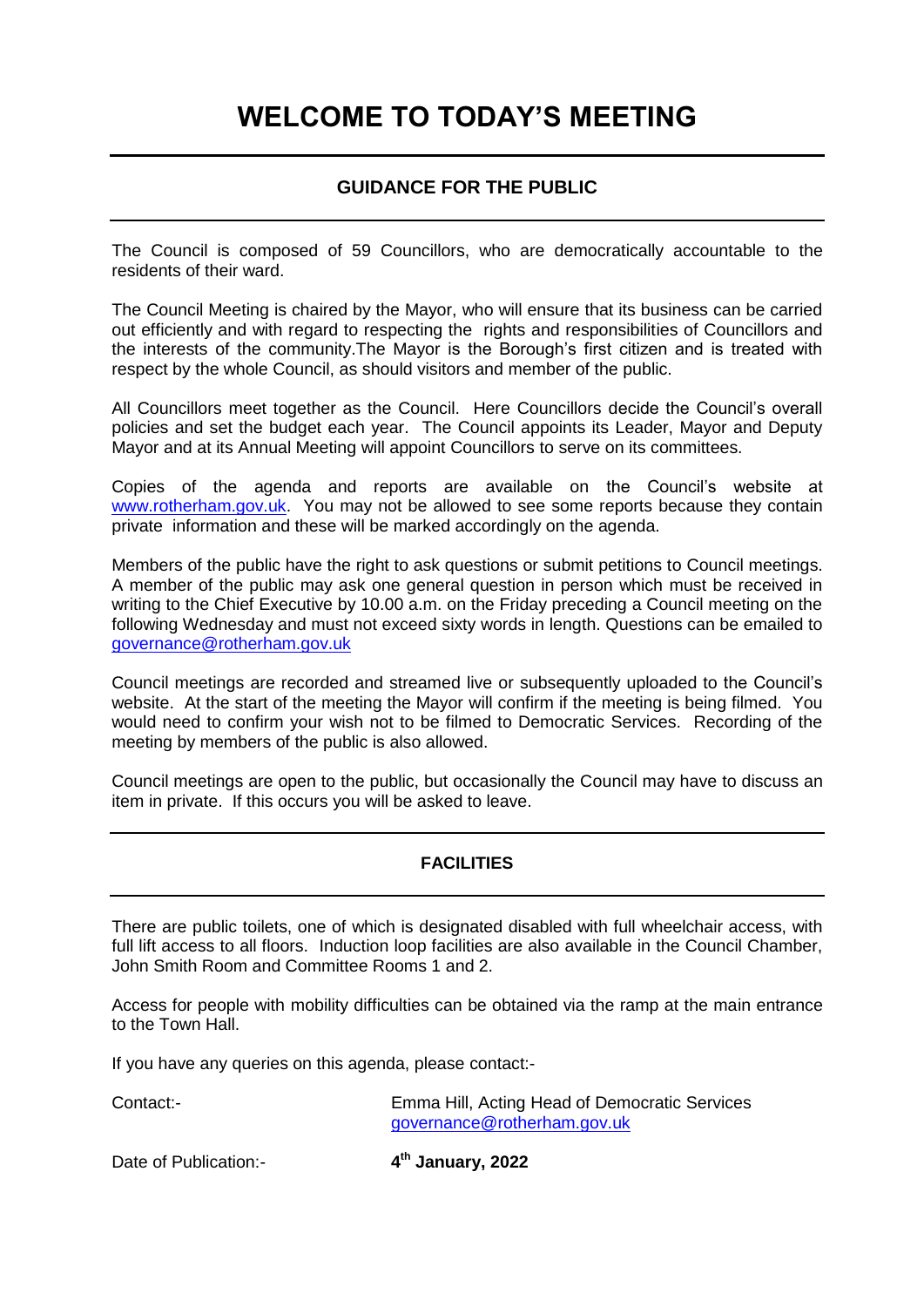## **COUNCIL**

**\_\_\_\_\_\_\_\_\_\_\_\_\_\_\_\_\_\_\_\_\_\_\_\_\_\_\_\_\_\_\_\_\_\_\_\_\_\_\_\_\_\_\_\_\_\_\_\_\_\_\_\_\_\_\_\_\_\_\_\_\_\_\_\_\_\_\_**

## **Wednesday 12 January 2022 at 2.00 p.m.**

## **THE MAYOR (Councillor Jenny Andrews) DEPUTY MAYOR (Councillor Tajamal Khan)**

## **CHIEF EXECUTIVE (Sharon Kemp)**

## **MEMBERS OF THE COUNCIL**

**BAUM-DIXON, Timothy J. ANDREWS, Jenny AVEYARD, Ben WILSON, Tracey H BALL, Simon A. JONES, Ian P. TARMEY, Drew Simon KEENAN, Eve**

## **ASTON AND TODWICK HOOBER SITWELL**

## **AUGHTON AND SWALLOWNEST KEPPEL SWINTON ROCKINGHAM**

**PITCHLEY, Lyndsay <b>BROWNE, Tony MONK, Gina TAYLOR, Robert Paul CLARK, Maggi WYATT, Ken**

**YASSEEN, Taiba K.**

## **BRAMLEY AND RAVENFIELD MALTBY EAST WALES**

**MILLS, Lewis H.M. HUNTER, Lee J. BECK, Dominic E. REYNOLDS. Gregory** 

**CARTER, Adam J. HUGHES, Rachel E.M. ATKIN, Alan CARTER, Charlotte R. SHEPPARD, David** 

## **DALTON AND THRYBERGH RAWMARSH WEST WICKERSLEY NORTH**

**BAKER-ROGERS, Joanna BIRD, Bob ELLIS, Sue BENNETT-SYLVESTER, Michael D.P. THOMPSON, Jill** 

**CASTLEDINE-DACK, Sophie BROOKES, Amy C. WHOMERSLEY, Benjamin J. MIRO, Firas WOODING, Charlie Andrew**

**ALLEN, Sarah A. COOKSEY, Wendy**

## **ANSTON AND WOODSETTS HELLABY AND MALTBY WEST ROTHERHAM WEST**

**BARKER, Aaron LELLIOTT, Denise FISHER, David F. ROCHE, David J. GRIFFIN, Tony**

**HAGUE, Paul**

## **BOSTON CASTLE KILNHURST AND SWINTON (EAST) THURCROFT & WICKERSLEY**

**BRINSWORTH RAWMARSH EAST WATH**

## **DINNINGTON ROTHER VALE**

## **GREASBROUGH ROTHERHAM EAST**

**ELLIOTT, Robert W. HALEEM, Rukhsana B. KHAN, Tajamal**

**BACON, Joshua BARLEY, Emily J. BURNETT, Simon L.**

**ALAM, Saghir CUSWORTH, Victoria COLLINGHAM, Zachary A.** SANSOME, Stuart J. **SINGLETON, Thomas R.** 

**READ, Chris**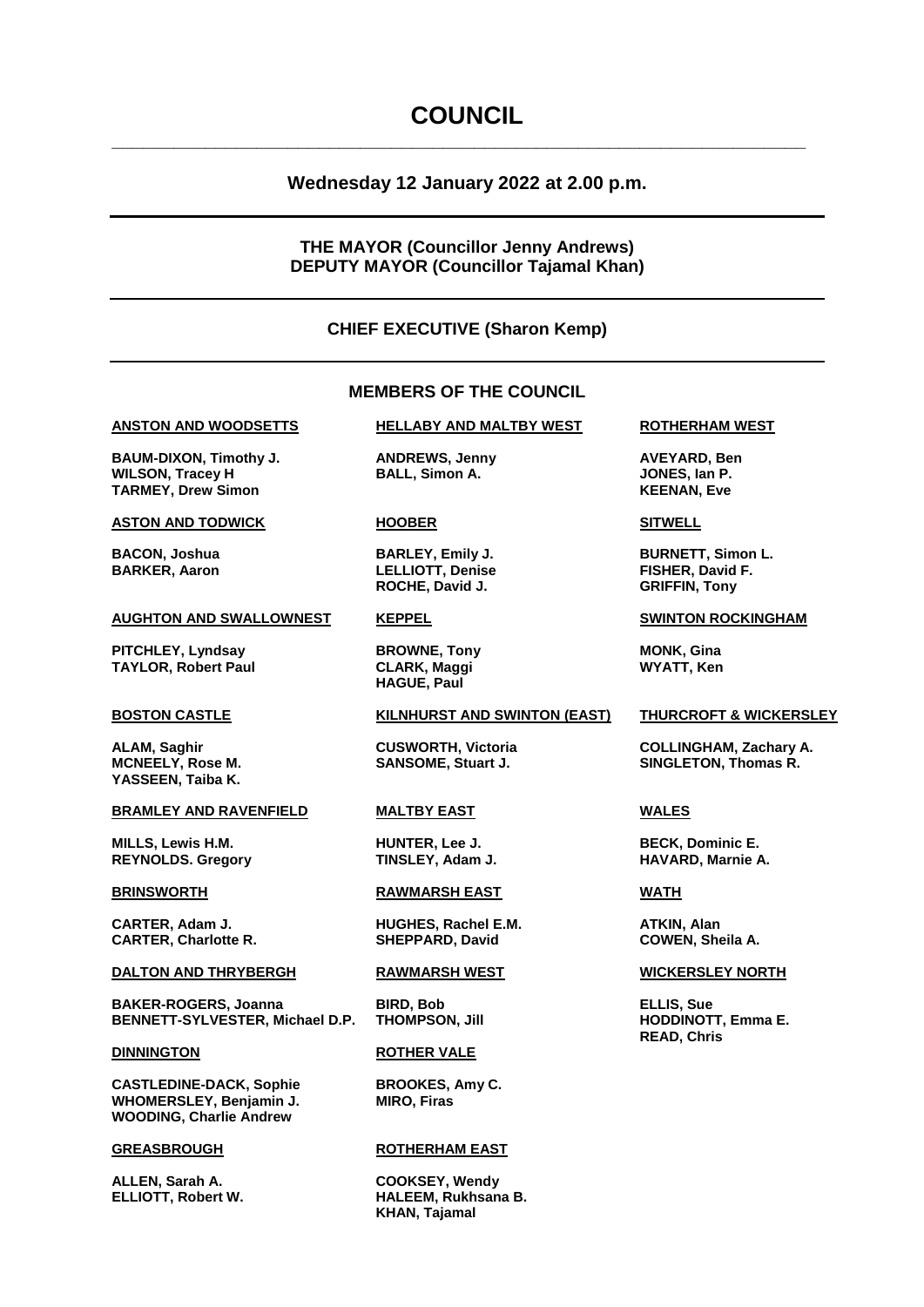## **Council Meeting Agenda**

**Time and Date:-** Wednesday 12 January 2022 at 2.00 p.m.

**Venue:- Magna, Magna Way, Rotherham. S60 1TD**

## **1. ANNOUNCEMENTS**

To consider any announcements by the Mayor in accordance with Council Procedure Rule 3(2)(ii).

**\_\_\_\_\_\_\_\_\_\_\_\_\_\_\_\_\_\_\_\_\_\_\_\_\_\_\_\_\_\_\_\_\_\_\_\_\_\_\_\_\_\_\_\_\_\_\_\_\_\_\_\_\_\_\_\_\_\_\_\_\_\_\_\_\_\_\_**

## **2. APOLOGIES FOR ABSENCE**

To receive the apologies of any Member who is unable to attend the meeting.

## **3. COMMUNICATIONS**

Any communication received by the Mayor or Chief Executive which relates to a recommendation of the Cabinet or a committee which was received after the relevant meeting.

## **4. MINUTES OF THE PREVIOUS COUNCIL MEETING (Pages 14 - 41)**

To receive the record of proceedings of the ordinary meeting of the Council held on  $10^{th}$  November, 2021, and to approve the accuracy thereof.

## **5. PETITIONS**

To report on any petitions received by the Council and receive statements in support of petitions in accordance with Petitions Scheme and Council Procedure Rule 13.

## **6. DECLARATIONS OF INTEREST**

To invite Councillors to declare any disclosable pecuniary interests or personal interests they may have in any matter which is to be considered at this meeting, to confirm the nature of those interests and whether they intend to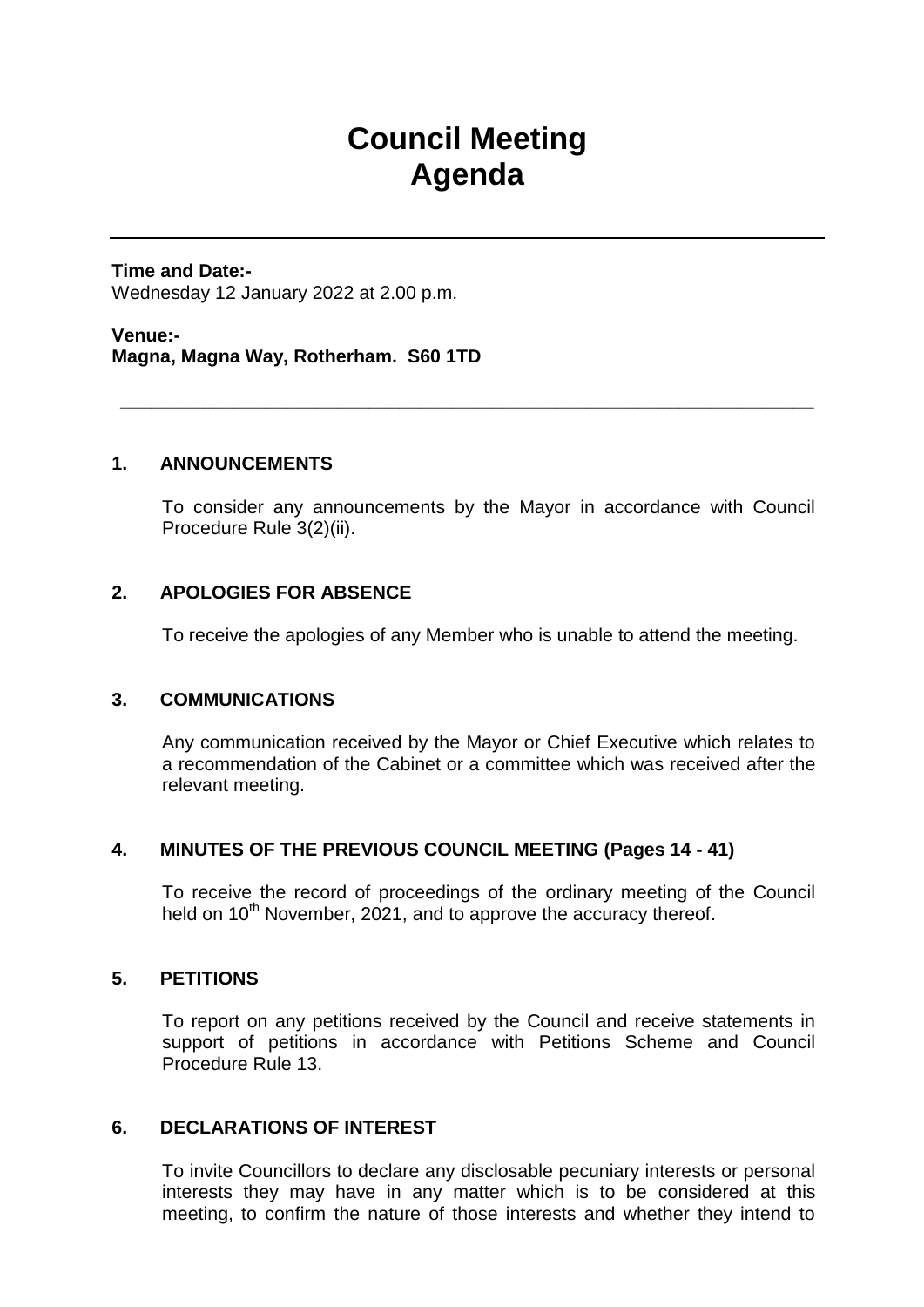leave the meeting for the consideration of the item.

## **7. PUBLIC QUESTIONS**

To receive questions from members of the public who may wish to ask a general question of the Mayor, Cabinet Member or the Chairman of a Committee in accordance with Council Procedure Rule 12.

## **8. EXCLUSION OF THE PRESS AND PUBLIC**

Should it be necessary, in the opinion of the Mayor, to consider excluding the press and public from the meeting in relation to any items of urgent business on the grounds that private information is likely to be divulged.

## **9. LEADER OF THE COUNCIL'S STATEMENT**

To receive a statement from the Leader of the Council in accordance with Council Procedure Rule 9.

## **10. MINUTES OF THE CABINET MEETINGS (Pages 42 - 59)**

To note the minutes of the Cabinet Meetings held on  $22<sup>nd</sup>$  November and  $20<sup>th</sup>$ December, 2021.

## **11. RECOMMENDATION FROM CABINET - HRA BUSINESS PLAN 2022-23 (Pages 60 - 84)**

To consider the proposed 2022-23 Base Case Option 1 for the HRA Business Plan.

## **12. RECOMMENDATION FROM CABINET - HOUSING REVENUE ACCOUNT RENTS AND SERVICE CHARGES 2022-23 (Pages 85 - 103)**

To consider and approve the Housing Revenue Account Rents and Service Charges 2022-23.

## **13. COUNCIL PLAN 2022-2025 AND YEAR AHEAD DELIVERY PLAN (Pages 104 - 222)**

To consider the Council Plan 2022-2025 and the Year Ahead Delivery Plan.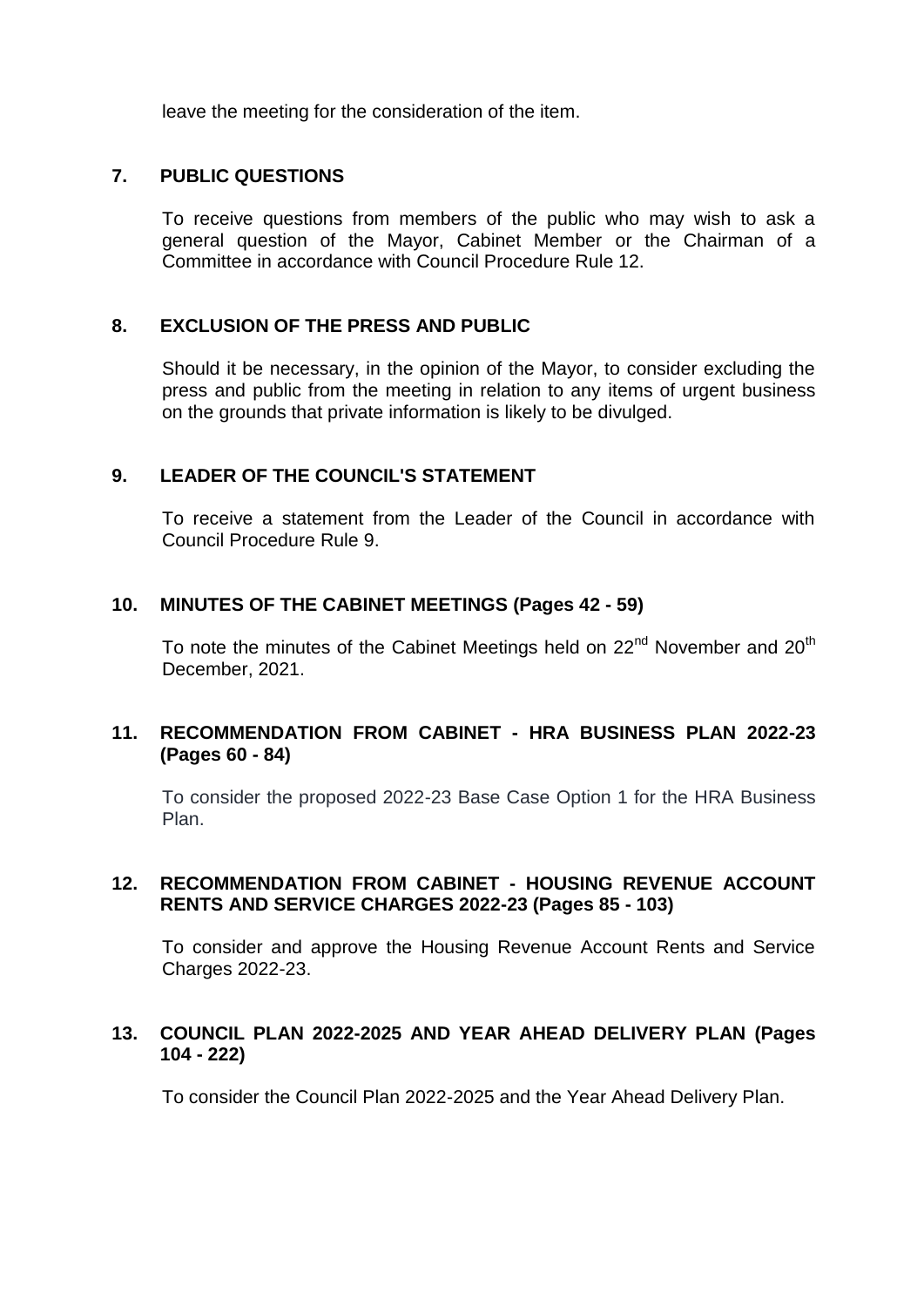## **14. FREEMAN TO THE BOROUGH NOMINATION (Pages 223 - 227)**

To consider a nomination to create an Honorary Freeman to the Borough.

## **15. MEMBERSHIP OF POLITICAL GROUPS ON THE COUNCIL, POLITICAL BALANCE AND ENTITLEMENT TO SEATS (Pages 228 - 234)**

To inform Council of amendments to the nomination of Members to serve on Committees, Boards and Panels.

## **16. EXTERNAL AUDIT RE-PROCUREMENT (Pages 235 - 240)**

To consider the recommendation to opt-in to the PSAA re-procurement of the external audit function.

## **17. NOTICE OF MOTION - HEALTH AND SOCIAL CARE**

This Council recognises:-

- The significant impact the Coronavirus pandemic has had on the country and the world.
- The excellent work of health and social care workers, especially during these unprecedent times.

This Council notes:-

- The under-funding of the NHS.
- The failure to train enough doctors, nurses, and allied health professionals for future careers in the NHS, and increased pressures pushing large numbers of experienced senior healthcare workers into early retirement.
- That in the context of a pandemic, the latest nationwide wholesale introduction of Integrated Care Systems (ICS) is poorly timed.
- The latest plans revert to a structure that was in place over a decade ago.
- That a postcode lottery on specialised services (such as IVF treatment) has sadly emerged throughout the country.
- That regular reorganisation of NHS services at the whim of the Health Secretary of the day harms good patient care.
- That arbitrary Government target-setting, diktats, and regulatory changes create a culture of instability, which can result in worse outcomes for patients.
- That a progressive reduction in inpatient beds has left the country illequipped to deal with current pressures and this has resulted in record waiting times to access essential services, including Emergency Departments across the region.
- That it can make improvements to the commissioning and delivery of high-quality social care.
- The systematic undervaluing and underpaying of social care workers and that there are no new funding proposals for existing pressures.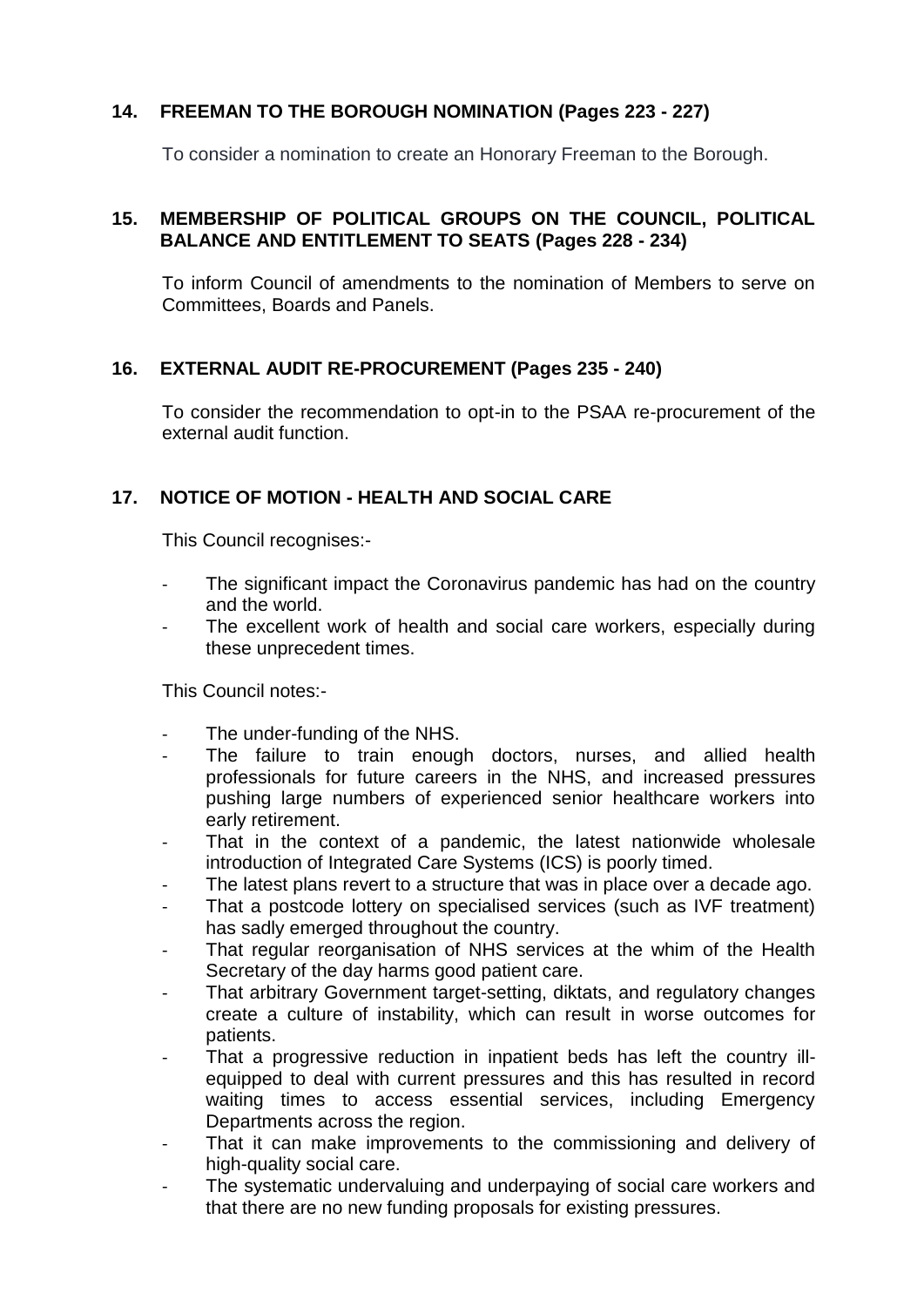- That the Government's new health and social care levy proposes no new funding towards existing funding pressures, demographic growth or inflation, with the expectation that these will be funded by council tax, social care precept and efficiencies.
- That the Government has failed to take account of the impact of their social care proposals on employee and provider costs.

Therefore this Council resolves:-

- To review the commissioning of social care services within the Borough at the relevant Overview and Scrutiny Board within three months, placing particular focus on its intermediate care, respite care and locality-based providers of home care.
- To review the working conditions of social care providers in the Borough, with the aspiration that all social care staff in the Borough are paid a fair wage.
- To improve communication and collaboration with health and social care providers and focus on providing a comprehensive community hospital that focuses on rehabilitation and easing hospital bed pressures.

This Council also resolves to request that the Government:-

- Delays the proposed introduction of the ICS by two years, given the current pressures of the pandemic.
- Better addresses existing funding pressures, demographic growth and inflation within the new health and social care levy.
- Remove the punitive tax structures which force experienced health professionals into early retirement, to incentivise these health professionals to remain within the service.
- Removes immigration barriers from healthcare professionals from the European Union.
- Increase the number of healthcare professionals being trained within the country.
- Incentivise those taking healthcare degrees by improving the grant and bursary packages to make studying these courses more affordable.
- Better recognises comparative qualifications from abroad with established healthcare education, such as Australia, Singapore, and Canada.

Mover:- Councillor Miro Seconder:- Councillor Tarmey

## **18. NOTICE OF MOTION - BETTER BUSES FOR ROTHERHAM**

That this Council:-

a. Notes that the extent of the South Yorkshire bus network has been cut by over 12 million kilometres since 2014 and understands that Rotherham residents on the lowest incomes have been therefore been deprived of travel opportunities for the purposes of education, employment and social contact with their families.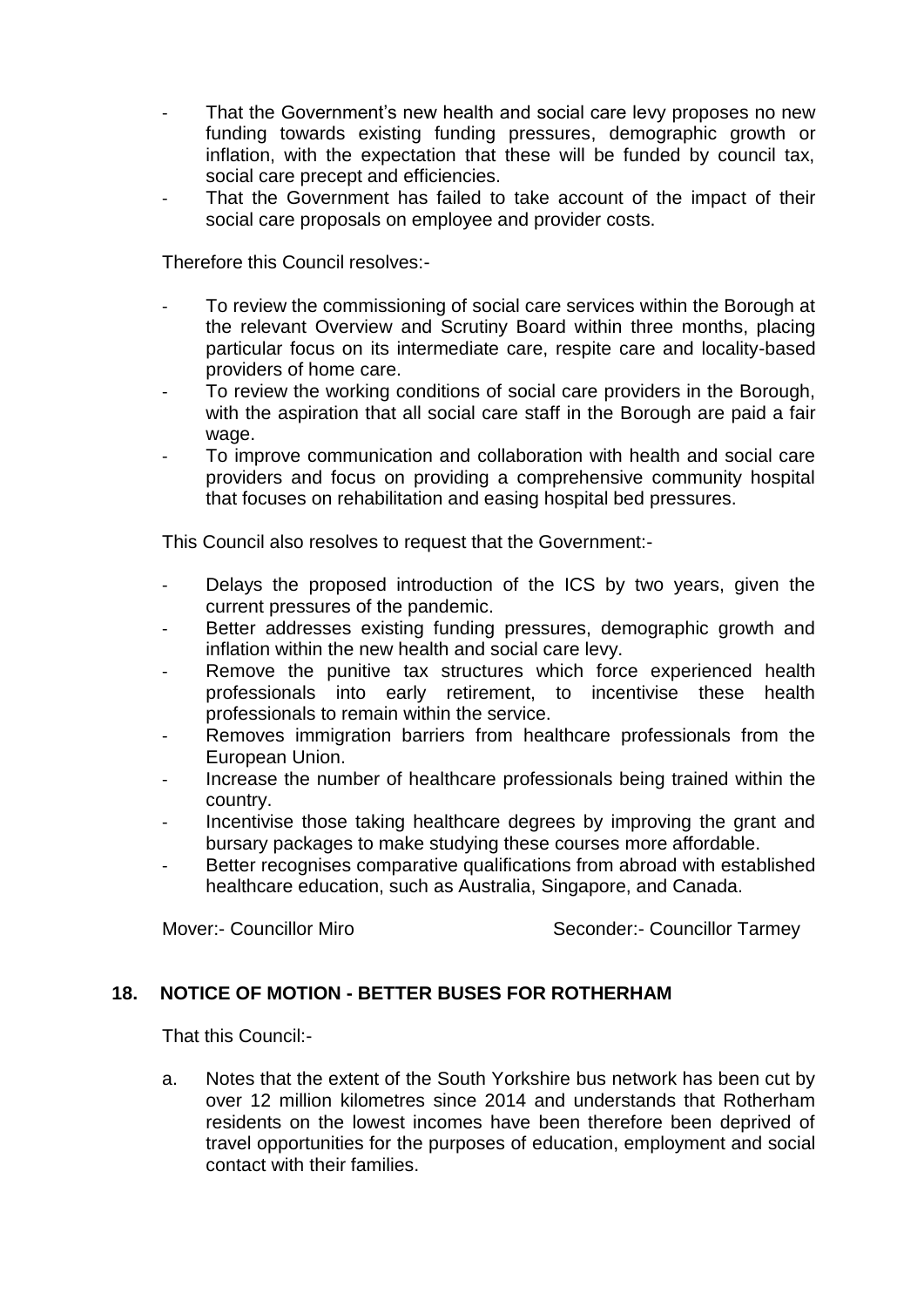- b. Notes the regional imbalances in funding for public transport services which prioritise the South of England and believes these to be unacceptable.
- c. Believes that a good public transport system should run where people need it, when people need it and at a price that is affordable.
- d. Understands that the Government's impact assessment of the *Bus Service Act* (2017) highlighted that public control would better address six out of seven Local Transport Authority objectives compared to an enhanced partnership and was the only method likely to deliver a "significant increase in patronage".
- e. Welcomes the outcomes of the *South Yorkshire Bus Review* (2020), including the recommendation to immediately explore the legal and financial aspects of franchising in South Yorkshire.
- f. Believes that the Mayor of South Yorkshire must exercise powers to bring bus services back under local control (via franchising), at the earliest practicable date, and central government must do more to provide significant funding to revitalise local transport in the North.
- g. Acknowledges that the costs of franchising cannot be estimated accurately until a "notice of intent" has been released and the associated statutory powers to access bus operators' commercial data employed.

## **Therefore, this Council requests that the Administration:-**

- (i) Inform the South Yorkshire Combined Authority of its support for conducting a statutory assessment of franchising at the earliest possible opportunity in 2022.
- (ii) Request a Combined Authority vote to release a notice of intent to prepare a franchising assessment within 6 months.

Mover:- Councillor Tarmey Seconder:- Councillor A. Carter

## **19. NOTICE OF MOTION - CURRENT CONCERNS OVER THE SOUTH YORKSHIRE POLICE RESPONSE TO CHILD SEXUAL EXPLOITATION**

This Council notes:-

 On 23rd November 2021, the Independent Office for Police Conduct (IOPC) published a report titled 'Operation Linden – Learning and Recommendations' in which it compared complaints around South Yorkshire Police's (SYP) handling of Child Sexual Exploitation (CSE) cases in Rotherham between 1997 and 2013 to current practice, highlighted a number of continuing problems in SYP's handling of CSE investigations, and made a series of recommendations to SYP.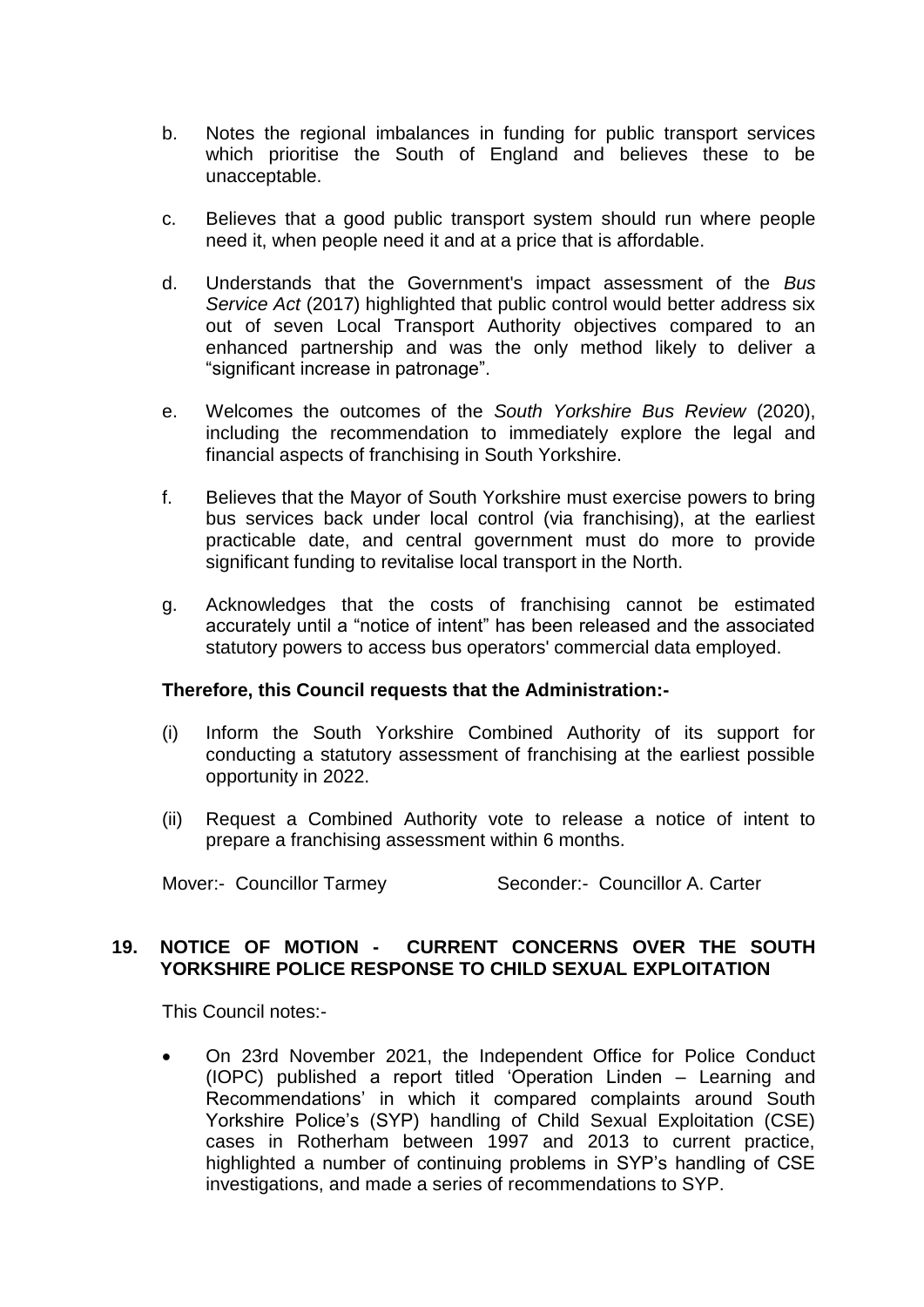- The IOPC said *"there is more work to be done to build on and maintain the knowledge and skills of South Yorkshire Police officers and staff"* and recommended *"South Yorkshire Police ensures knowledge and skills of those involved in child sexual exploitation work are kept up to date as part of their continuous improvement cycle."*
- The IOPC also pointed to a 2014 inspection of SYP police which found *"a cause for concern about crimes involving vulnerable adults and children reported directly to South Yorkshire Police's public protection department (mostly through professional third-party reports) were not all being recorded"* and noted that a 2020 re-inspection found *"significant underrecording of crimes committed against vulnerable children."* As a result, in its November 2021 report the IOPC recommended that: *"South Yorkshire Police takes steps to ensure that crime recording practice in its public protection departments is compliant with the Home Office Counting Rules for Recorded Crime."*
- The IOPC report highlighted continuing failings in the way SYP deals with victims of child sexual exploitation, including noting a lack of monitoring of compliance with The Victims' Code, failing to regularly update victims on progress in contravention of SYP's own policies, and a lack of understanding of the role of local independent sexual violence advisors (ISVAs) in supporting victims. As a result, the IOPC made a series of recommendations for SYP to:
	- o *"ensure it has a way of effectively monitoring compliance with the Victims' Code. This should include the quality of interactions between itself and others and not just a 'tick box exercise' of the various entitlements being made available."*
	- o *"take steps to ensure that victims are regularly updated, and at least once every 28 days, in line with expectations."*
	- o And *"continues to work with the local ISVA service to improve its working arrangements. This should include:-*
		- *"a named point of contact at South Yorkshire Police for use by the ISVA service*
		- *"ensuring that South Yorkshire Police representatives who have contact with victims and survivors fully understand the ISVA service's role and can explain this to others when needed*
		- *"agreement on how updates are provided to victims and survivors*
		- *"how the ISVA service could be involved in South Yorkshire Police training to help raise awareness about its role and responsibilities and how they can work together."*
- In addition to these recommendations, the IOPC report contained a series of concerning statements, including:
	- o *"South Yorkshire Police has told us about many changes it has made since the matters we investigated took place. We have not*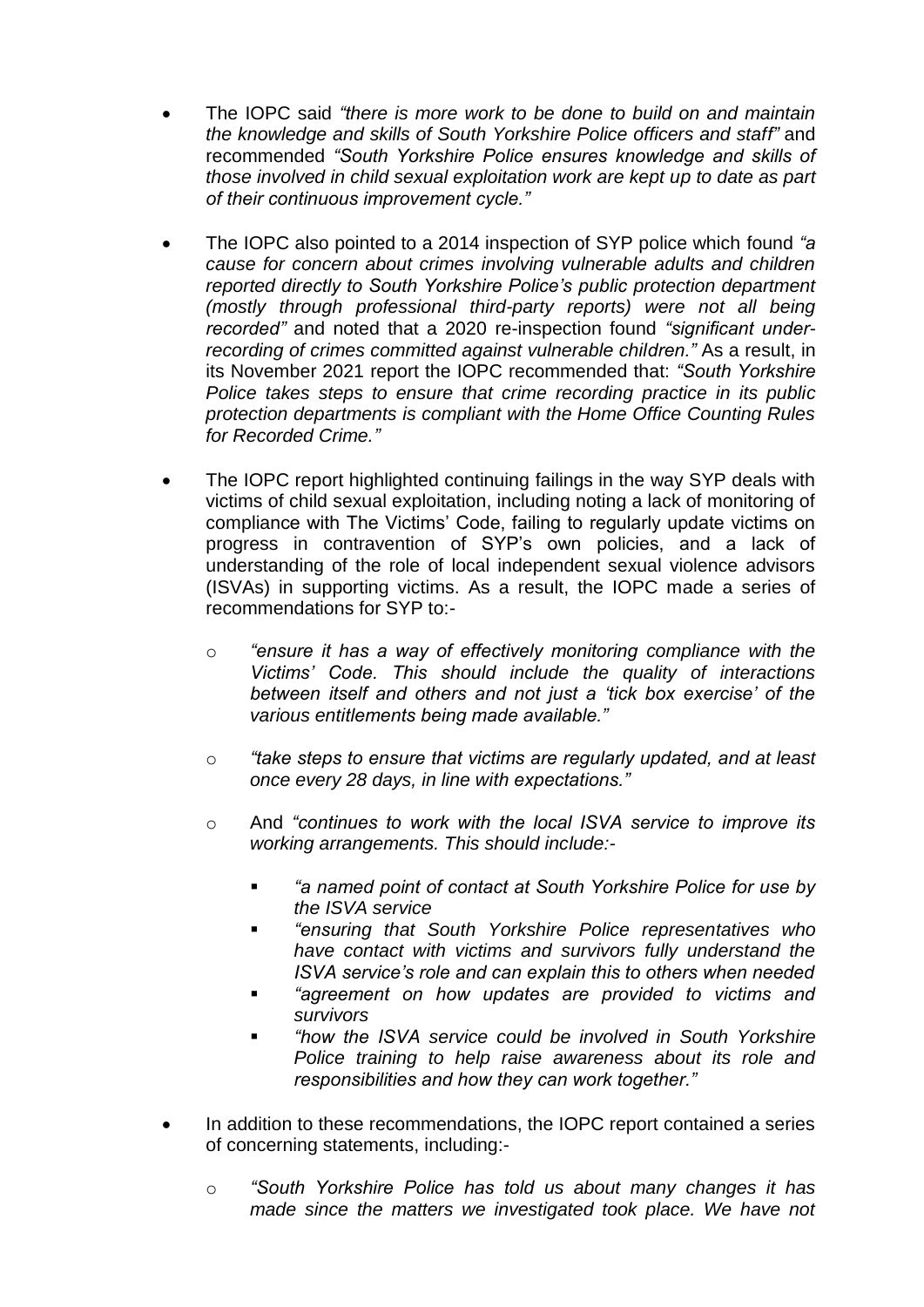*assessed whether these changes have led to improvements in practice but remain worried that despite multiple reports and recommendations, there are still areas of concern."*

- o *"Additionally, the ISVA service manager told us that although they had seen some improvement in 2015-16, there had been some deterioration since then."*
- In an article published on  $23<sup>rd</sup>$  November 2021 on the IOPC's website introducing the 'Operation Linden – Learning and Recommendations' report, IOPC Director of Major Investigations, Steve Noonan said: *"Survivors of abuse will no doubt be deeply concerned, as are we, that some of these problems still exist today and we urge the police to act on these recommendations urgently to provide much needed reassurance to the public."*

This Council also notes:-

- On 30th December 2021, *The Times* published an article titled 'Rotherham grooming scandal: Priti Patel says police must record ethnicity of child abuse suspects', containing information taken from SYP's internal document 'Child Exploitation Strategic Profile', from December 2019.
- According to *The Times*, the newspaper had originally requested a copy of the strategic profile in August 2020 under a Freedom of Information request and had been denied. Following appeals to the Information Commissioner's Office (ICO), SYP was forced to share the profile.
- *The Times* also reports that: *"The force admitted in internal emails that it was trying to block disclosure, freedom of information requests show. One officer said:* "I think we need to stick to our guns as to do anything else would create an unwelcome precedent"*.*
- SYP's own Child Exploitation Strategic Profile contains concerning admissions that SYP:
	- o Failed to record the ethnicity of suspects in 67% of Child Sexual Exploitation (CSE) non-cyber enabled cases in the Rotherham District in 2019, with this being worse than Doncaster (54%), Sheffield (52%), and Barnsley (47%).
	- o Saw a 30% reduction in CSE offences reported despite a rising national trend. The report said: *"It is difficult to ascertain the reason why offending has reduced. However, PVP are dealing with competing demands with CCE, which in turn may have led to a reduction in proactively identifying CSE."*
	- o Did not have access to a series of data/information that may indicate that a child or young person is being exploited. These indicators included: children who have attended sexual health clinics with sexually transmitted infections, children requesting contraception at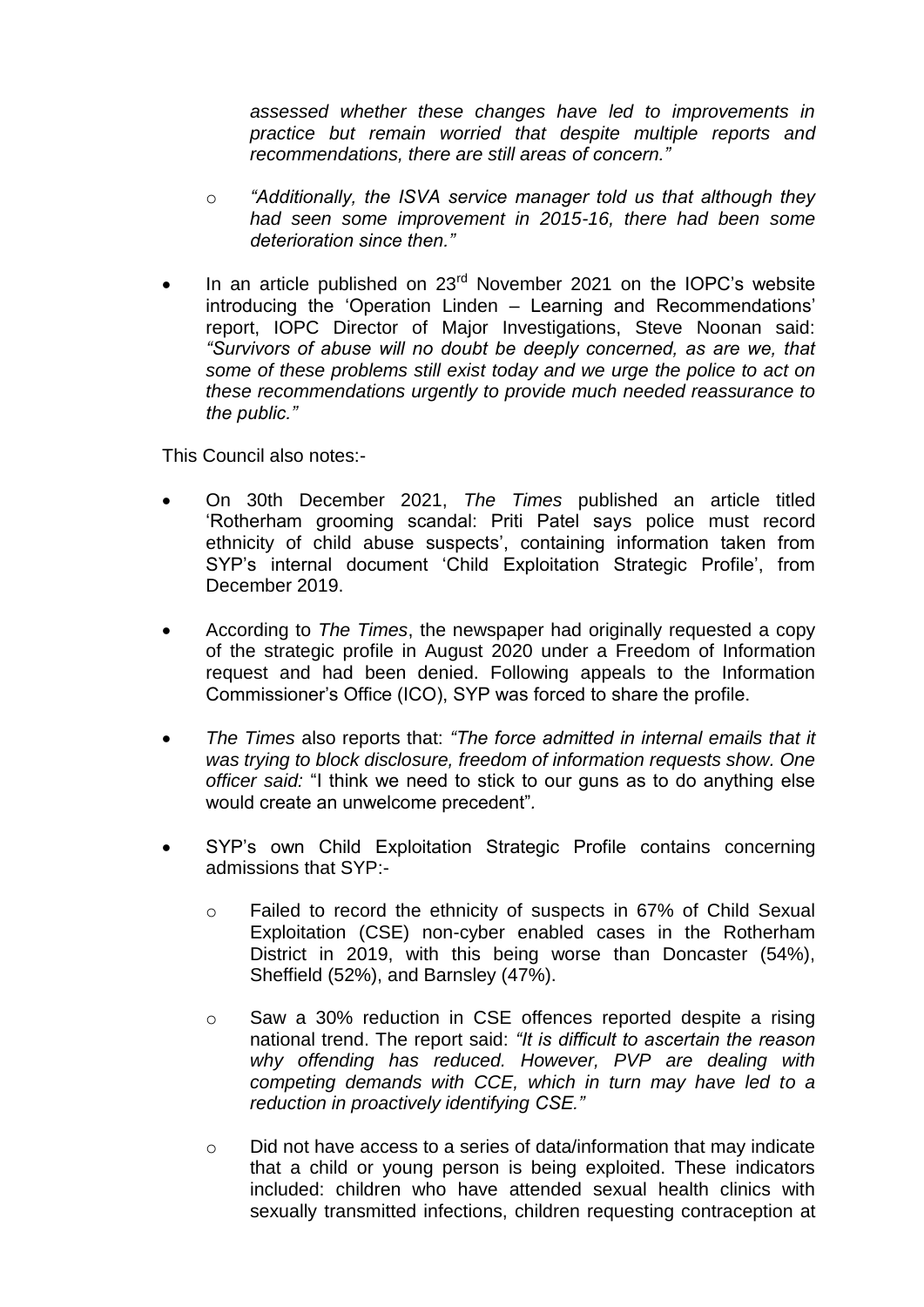an early age, pregnancy or requesting terminations, children absent from school, children excluded from education, and children displaying sexually inappropriate behaviour.

- o Identifies children repeatedly missing from home as a possible indicator of CSE, but says that: *"Currently the Missing from Home System is impacting on the Force's ability to deal with missing persons effectively as analytical opportunities are limited."*
- o Identified Rotherham as a 'hotspot' for Child Sexual Exploitation in December 2019. The report states: *"Rotherham continues to be a 'hotspot' for CSE offending in South Yorkshire."*

This Council, therefore, resolves to:-

- Regularly monitor South Yorkshire Police's progress against recommendations made by the IOPC in its November 2021 report, with scrutiny arrangements to be determined by the Chair of the Overview and Scrutiny Management Board as a matter of urgency.
- Ask the Chair of the Overview and Scrutiny Management Board to give consideration to including scrutiny of the issues raised in South Yorkshire Police's 2019 Child Exploitation Strategic Profile and by *The Times'*  investigation in the above scrutiny arrangements.
- Ask the Leader of the Council and other Group Leaders to, individually or collectively, write to South Yorkshire Police Chief Constable Lauren Poultney and South Yorkshire Police and Crime Commissioner Dr Alan Billings:
	- o Expressing concerns in line with the IOPC that "*despite multiple reports and recommendations, there are still areas of concern"* in the way South Yorkshire Police handles CSE investigations;
	- o Calling for urgent action to fully adopt all of the IOPC's recommendations and for SYP to cooperate with this Council's scrutiny arrangements to monitor progress; and
	- o Urging the force to be more transparent with members of the public and press, including readily complying with Freedom of Information requests and establishing a regular publishing schedule of materials related to Child Sexual Exploitation and other matters – including publishing updates to the Child Exploitation Strategic Profile as they are produced internally – in order to avoid a repeat of the circumstances leading up to the article published by *The Times* referenced in this motion.

Mover:- Councillor Barley Seconder: Councillor Baum-Dixon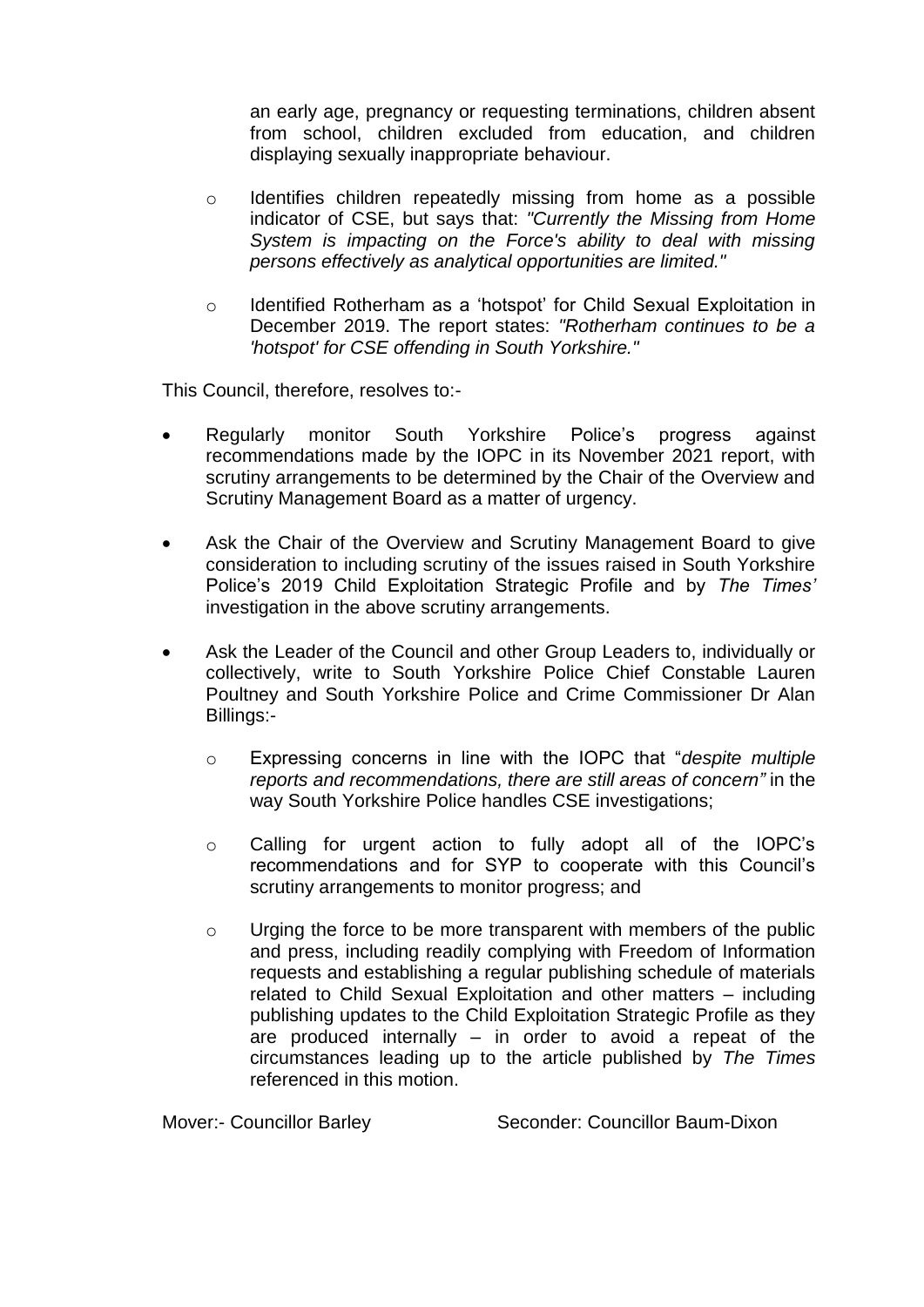## **20. STANDARDS AND ETHICS COMMITTEE (Pages 241 - 242)**

To receive and consider reports, minutes and recommendations of the Standards and Ethics Committee.

To confirm the minutes as a true record.

## **21. AUDIT COMMITTEE (Pages 243 - 252)**

To receive and consider reports, minutes and recommendations of the Audit Committee.

To confirm the minutes as a true record.

## **22. HEALTH AND WELLBEING BOARD (Pages 253 - 259)**

To receive and consider reports, minutes and recommendations of the Health and Wellbeing Board.

To confirm the minutes as a true record.

## **23. PLANNING BOARD (Pages 260 - 266)**

To receive and consider reports, minutes and recommendations of the Planning Board.

To confirm the minutes as a true record.

## **24. LICENSING BOARD SUB-COMMITTEE AND LICENSING SUB-COMMITTEE (Pages 267 - 272)**

To receive and consider reports, minutes and recommendations of the Licensing Board Sub-Committee and Licensing Sub-Committee.

To confirm the minutes as a true record.

## **25. MEMBERS' QUESTIONS TO DESIGNATED SPOKESPERSONS**

To put questions, if any, to the designated Members on the discharge of functions of the South Yorkshire Police and Crime Panel, South Yorkshire Fire and Rescue Authority, Barnsley, Doncaster, Rotherham and Sheffield Combined Authority and South Yorkshire Pensions Authority, in accordance with Council Procedure Rule 11(5).